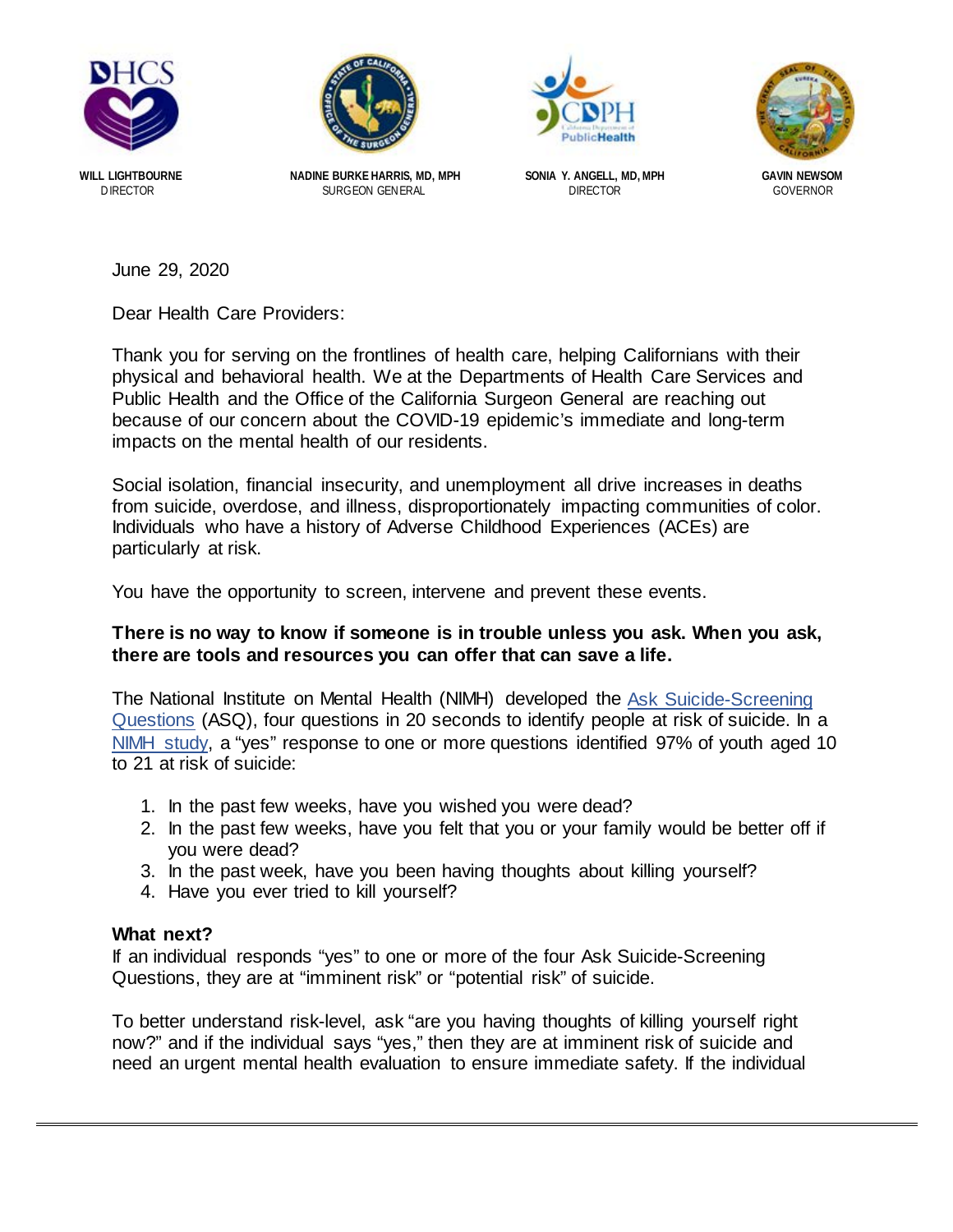Health Care Providers Page 2

answers "no," then a potential risk is identified and they require a brief suicide safety assessment to determine next steps.

The [Zero Suicide Model](https://www.ncbi.nlm.nih.gov/pmc/articles/PMC5829088/) is an evidence-based practice outlining how to apply this model in a clinical setting. Practices include:

- Make a safety plan the patient can follow to take action if thoughts of suicide appear, including calling help lines such as the National Suicide Prevention Lifeline (1-800- 273-8255).
- Discuss restricting access to things they might use to hurt themselves especially firearms (firearms in the house are a major risk factor for [completed suicide\).](https://www.hsph.harvard.edu/means-matter/means-matter/risk/)
- Create a follow-up monitoring plan to ensure the patient receives ongoing help and support.

**Overdose and Suicide:** An overdose or self-harm event in the emergency department indicates an extreme high risk. An opioid overdose indicated an [18-fold greater risk](https://jamanetwork.com/journals/jamanetworkopen/fullarticle/2757488) of [suicide](https://jamanetwork.com/journals/jamanetworkopen/fullarticle/2757488) and over 100-fold greater risk of overdose in the next year, compared to the general population. A visit for suicidal ideation led to a 30-fold increase in the risk of suicide in the next year.

**ACEs and Suicide:** Individuals with four or more ACEs are 37.5 times as likely to attempt suicide, when compared to individuals with no ACEs12. For more information on addressing ACES in your clinical practice, visit [www.ACEsAware.org.](http://www.acesaware.org/)

## **Screening individuals for risk of suicide saves lives! Health care professionals can help people get needed care, support and resources.**

## **Other Tools and Resources**

Call the county behavioral [health access line](https://www.dhcs.ca.gov/individuals/Pages/MHPContactList.aspx) for urgent crisis help or the phone number on the back of the patient's health plan card. The [COVID-19 emotional support](https://covid19.ca.gov/resources-for-emotional-support-and-well-being/) website has resources for people at risk of suicide – you can find suicide hotlines, crisis lines, peer support lines, and other resources for people experiencing stress from the emergency – including how to find substance use disorder treatment.

## **Don't Forget Yourself**

You may be feeling stressed, anxious, overwhelmed or burned out by practicing on the front lines. Health workers are also at higher risk of suicide, and you are not alone. Reach out for free counseling from volunteers at the [COVID-19 counseling website.](https://www.covid19counselingca.org/) There is support for you. If you want to talk to someone, there are professionals ready to support you to keep supporting others.

The Office of the California Surgeon General also has [a simple guide](https://covid19.ca.gov/img/wp/california-surgeon-general_stress-busting-playbook_draft-v2clean_ada-04072020.pdf) with things you can do every day, at home, to help support your mental and physical health, utilizing six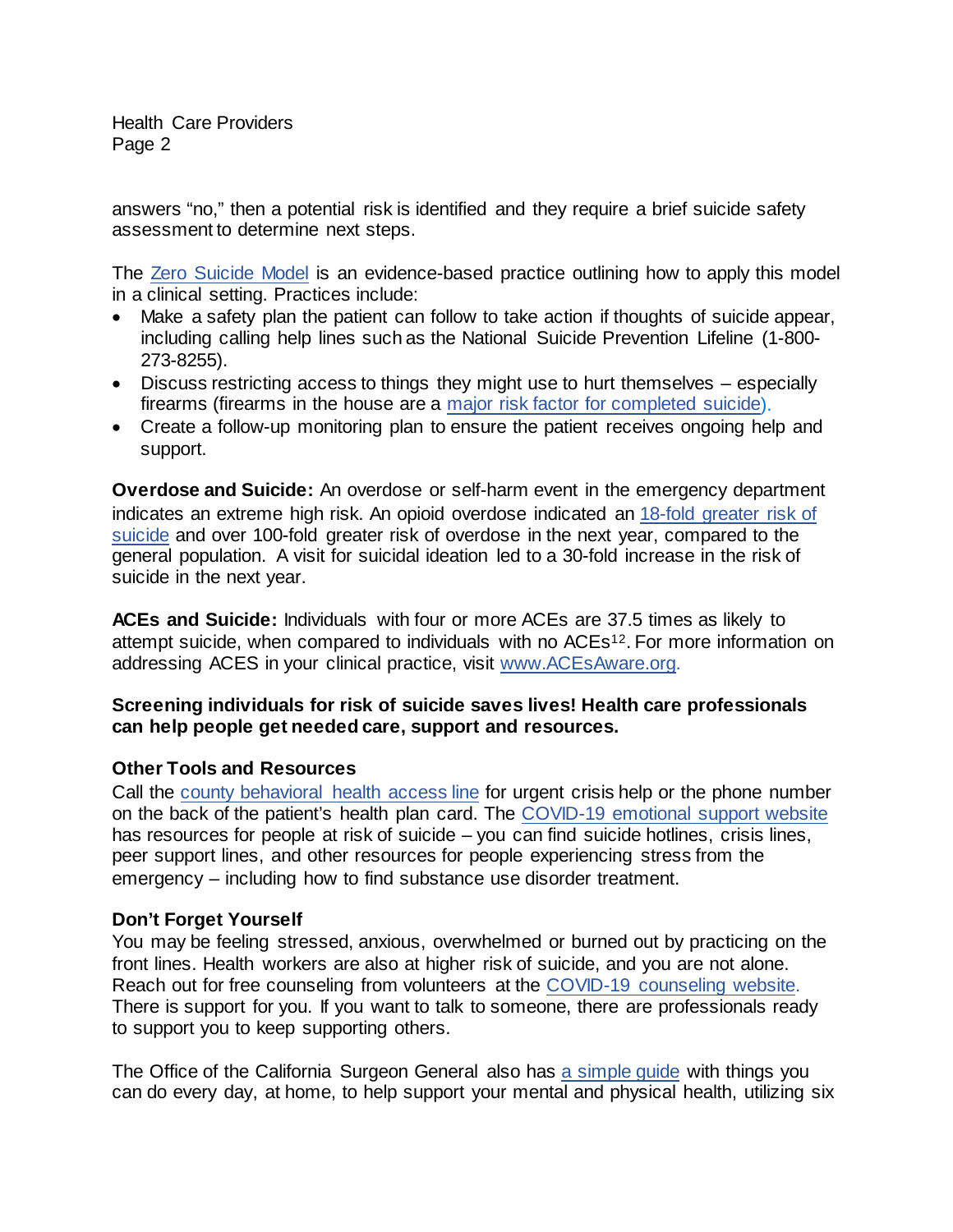Health Care Providers Page 3

key strategies: 1) Supportive relationships, 2) Exercise, 3) Sleep, 4) Nutrition, 5) Mental Health Support, and 6) Mindfulness. Learn more in the [California Surgeon General's](https://covid19.ca.gov/img/wp/california-surgeon-general_stress-busting-playbook_draft-v2clean_ada-04072020.pdf) Playbook: Stress Relief [during COVID-19](https://covid19.ca.gov/img/wp/california-surgeon-general_stress-busting-playbook_draft-v2clean_ada-04072020.pdf) (PDF). The guide is also available in [Arabic](https://covid19.ca.gov/img/wp/osg-general-stress-relief-playbook_arabic.pdf), Chinese [\(Simplified](https://covid19.ca.gov/img/wp/osg-general-stress-relief-playbook_chinese_simplified.pdf) and [Traditional](https://covid19.ca.gov/img/wp/osg-general-stress-relief-playbook_zh.pdf)), [Korean,](https://covid19.ca.gov/img/wp/osg-general-stress-relief-playbook_ko.pdf) [Spanish,](https://covid19.ca.gov/img/wp/2020-0334-osg-general-stress-relief-playbook-spanish-lsu-final.pdf) [Tagalog,](https://covid19.ca.gov/img/wp/osg-general-stress-relief-playbook_tl.pdf.ca.gov/img/wp/osg-general-stress-relief-playbook_tl.pdf) and [Vietnamese.](https://covid19.ca.gov/img/wp/osg-general-stress-relief-playbook_vi.pdf)

We hope you join other health care professionals and take 20 seconds to ask the four questions and save a life. Thank you for all you do to protect the health of our communities!

With appreciation,

| Original signed by                                 | Original signed by                                     |
|----------------------------------------------------|--------------------------------------------------------|
| Will Lightbourne, Director<br>Department of Health | Nadine Burke Harris, MD, MPH<br><b>Surgeon General</b> |
| <b>Care Services</b>                               | <b>Office of Surgeon General</b>                       |

Original signed by

Sonia Angell, MD, MPH State Public Health Officer & Director Department of Public **Health**